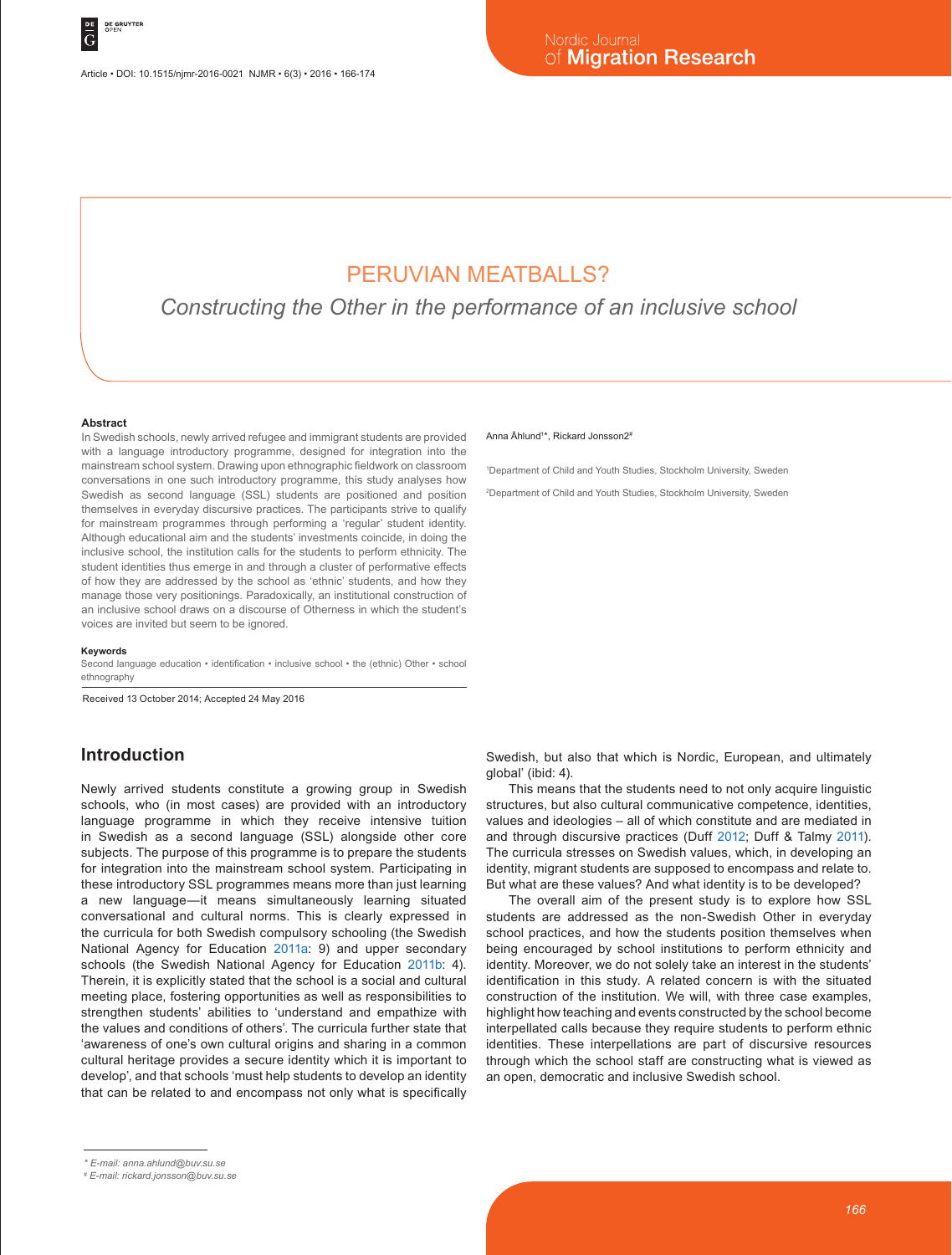### **Identity as a social practice in second language research**

Research on second language acquisition (SLA) among students who experience migration has a long tradition. However, identity issues surrounding second language classes have only gained attention in the past two decades. Several important contributions have called for a reconceptualisation within SLA research (Block 1996; Firth & Wagner 1997; Norton Peirce 1995; Rampton 1997), so as to enhance the awareness of contextual and interactional dimensions of language use and learning, as well as to achieve an increased responsiveness towards participant-relevant categorisations. Concomitantly, there has been a shift in the field – from a predominantly psycholinguistic, cognitive approach to alternative approaches to SLA. This social turn in SLA (Block 2003) has invoked a greater focus on sociological and anthropological dimensions of second language learning and use. These include, *inter alia*, socio-cultural approaches, language socialisation, poststructuralist as well as critical theory.

In a seminal text, the education theorist Norton Peirce (1995: 12) argues for a post-structuralist approach on identity research on SLA, placing emphasis on the socially constructed nature of identity formation. A post-structuralist approach illuminates a complex set of relationships that language learners must negotiate, including access to and interaction with members of a specific language community. At times, this can result in the learners' ambivalent desire to participate within these settings. Norton (2013) highlights that while second language learners may be highly motivated to learn the new language, their investment in language practices might be minimal if a given classroom appears to them as for example racist, sexist or elitist. As a consequence, despite being motivated, 'discrepancies between a language learner's conception of good teaching, and the practices of a given classroom' (Norton 2013: 3) may lead to the student being excluded from or resisting certain language practices that circulate and are (re)produced in the classroom, and therefore be positioned as unmotivated or as performing poorly academically (see also Stroud 2004).

The expansion and pluralisation of theoretical approaches to SLA research has, in turn, yielded a substantial number of studies on second language education and social identities, illuminating the relationship between language learners and the larger social world (Block 2007a, 2007b; Blackledge & Creese 2010; Canagarajah 2004; Duff 2012; Norton & Toohey 2011; Talmy 2008). Much of this work has taken place in formal educational institutions, exploring school curricula, social organisation and how students in relation to issues of power conform and resist imposed categorisations and identities (Duff 2002; Harklau 2000; Talmy 2008).

In exploring the multi-directionality of language socialisation processes and identity in an Hawai'ian multilingual public high school, Talmy (2008) illuminates locally situated performances of agency, negotiations and resistance displayed by participants in an English as a second language (ESL) classroom. Talmy (2008) shows how two competing 'cultural productions of the second language student' are constructed and enacted. The first, manifest in ESL program structures and instruction, was school-sanctioned or 'official'. Talmy shows, however, that the socialisation of local ESL students into this schooled identity was anything but predictable; the students consistently subverted the actions, stances and activities that constituted the schooled identity. The students' oppositional practices had contradictory results though, since they were still labelled as ESL and were placed into a stigmatised program. Talmy concludes that the students' resistance to the imposed second language identity often led to the reproduction, rather than disruption, of existing social hierarchies. In other work, Talmy (2009) has examined how local constructions of respect in an ESL classroom served as a powerful socialising resource in producing order in the form of classroom control. In juxtaposing the second language students' classroom behaviour against normative well-behaved mainstream students, the teachers reinforced an institutional hierarchy, in which mainstream students were the models against which ESL students were to be judged and evaluated.

Duff (2002: 310) focuses on language use and socialisation in a Canadian upper secondary school mainstream class housing first and second language students, including both 'newcomers' and 'old-timers'. Examining explicit and implicit references to issues surrounding cultural identity and difference in teacher-led class discussions, Duff shows how one teacher attempts to have students make cultural connections, drawing on their own backgrounds and experiences, by way of inclusive specific course content and through allocating conversational turns. Yet, in implementing an official, as well as a personal, ideology promoting respect for cultural diversity and difference, and fostering a sense of empathy for others, the teacher attributed identity positions to students they did not take up.

Drawing on work in this vein, our article provides a contribution to how second language identities are co-constructed in a SSL classroom. As mentioned, the Swedish context contains some interesting details concerning this interest. One such important feature is that the official curriculum so clearly and explicitly recognises issues surrounding cultural diversity. As we will show, this officially sanctioned discourse has some crucial normative implications.

#### **Identification in an SSL classroom**

We concur with the general call— made within certain areas of SLA research—for more studies that focus on context, social interaction and the construction of identities in second language education and, in particular, the introductory class programme. Our analysis stresses the importance of language use in the construction of identities (see Butler 1999), i.e. the newly arrived student or the SSL student etc., is understood as being constituted *in* interaction *through* talk.

Drawing on Austin's (1975) notion of the performative and his theory of language as action, Butler (1999) urges us to see identity categories as enactments based on reiteration. Butler thus directs our attention towards the performative effect that the use of various linguistic resources have in interaction. However, as Cameron and Kulick (2003: 128) write in a comment on an often neglected point in Butler's theoretical framework, there is a distinction to be made between identity and identification – what is expressed and performed is always linked to all that which cannot be expressed, told or achieved in communication (see also Kulick 2003). A focus only on the explicitly expressed performance of identity risks 'a kind of conscious claim-staking by a subject who knows exactly who s/he is, or wants to be' (Cameron & Kulick 2003: 128; Milani & Jonsson 2011).

Identification, on the other hand, is about how subject positions emerge as a performative effect, which evades the full and conscious control of speakers; depending on what is possible to express and what remains repressed in and through communication. This is in line with Davies and Harré's (1990:62) idea of subject positioning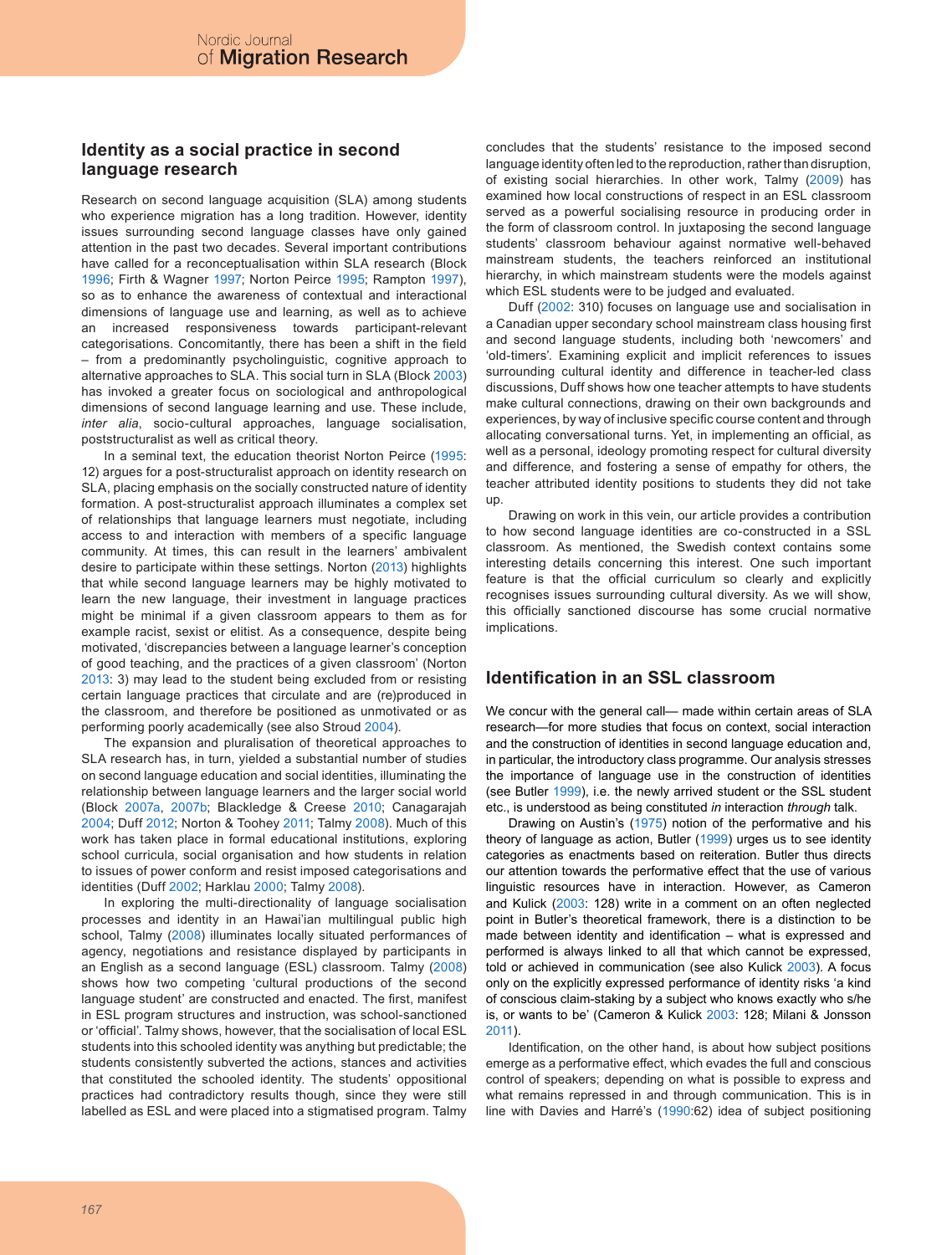as 'the central organizing concept for analyzing how it is that people do being a person', reminding us that identities are always contextdependent.

Within such an analysis, we will look for what Althusser (2001) calls 'interpellation' – how students are addressed by classmates or school staff in the classroom, and how they answer those interpellative calls, and thereby are called into existence in social interaction. As we will show in the selected classroom examples, the newly arrived students are surrounded by specific ways of being addressed – certain questions, categories, names or topics – which both provide and limit a space as regards what is possible to say, perform or tell about themselves and others. The concept of interpellation refers to this process, according to which the subject is called into existence and is constituted as an ideological subject (Althusser 2001: 114). From a Butlerian perspective, though, this process is not to be understood in structuralist terms. The subject positions that emerge in classroom conversations are also an effect of how the students themselves pick up and react to such calls.

#### **The study and the school context**

The data-set analysed in the present paper is part of a six-month ethnographic study at a so-called language introduction programme (literally *språkintroduktionsprogram*) for newly arrived or refugee and immigrant students. The research site was a public upper secondary school (*gymnasium*; years 10–12) located in a large metropolitan area, which can be described as middle class or upper middle class. The school offers four national programmes (*nationella program*, henceforth referred to as regular programmes) as well as a language introduction programme at a basic level. Although situated in an upper secondary school, the academic content of the SSL curriculum includes Swedish as a second language, English, mathematics and history. The syllabus is equivalent to year nine in the Swedish compulsory school system. In order to qualify for regular programmes for higher education (*gymnasium*) or for university studies, a pass in these core subjects is required. The school has partnerships with schools across Europe and takes pride in its international profile.

The 10 student participants were 16–18 years of age. At that point in time, they had lived in Sweden between six and eight months, and had, at most, one semester of educational experience of Swedish and the Swedish school system. None of the student participants lived in the same area as the school. Instead, many of them lived in areas where languages other than Swedish dominated their daily conversations with both peers and family members. Nonetheless, it should be noted that most of them were already multilingual speakers. All had at least nine years of educational background and some of them had graduated from upper secondary school (12th grade) before migrating to Sweden. The students have diverse migration and ethnic backgrounds, towards and around which on numerous occasions both they and the teacher oriented themselves. The fact that the students have a heterogeneous background (Afghanistan, Cuba, Ghana, Kazakhstan, Lebanon, Peru, Serbia, Somalia and Turkish-Bulgarian) is, as we will show, made relevant and treated as important in line with the school's discourse on cultural diversity.

As part of a larger study, Anna Åhlund attended lessons three times a week during a six-month period, observing and videorecording 40 hours of teacher–student and student–student interaction in an SSL class. In addition, the fieldwork featured informal interviews with all participants in the class—including the teacher as well as observations of social interaction during lunchtime and

breaks. The data has been selected from three cases that illuminate the ubiquitous, and often paradoxical, practices in which identity positionings and negotiations simultaneously involve inclusion as well as the construction of Otherness. The names of all participants have been anonymised.

#### **'In the borderland'**

During several weeks of the semester, the SSL classes are dedicated to preparation for the National Test in Swedish, a test that all students in Sweden take. However, for this particular group of students, it is one of the decisive factors as they have to secure a passing grade in SSL to be eligible for higher education. Needless to say, much is at stake here and the national tests are given much attention and are treated as especially important. At the same time, these national tests, constructed by the Swedish National Agency of Education, also disclose something crucial about what counts as important educational content, and what constitutes official school values.

As part of the preparations for the national test, the students read a booklet compiled of various texts, the content of which serves as the basis for the actual examination. The students do not receive any information on what questions they will be asked. The booklet is entitled *In the Borderland* (*I Gränslandet*), and consists of different text genres. The title opens up for various associations, experiences and identity positions. One of the students in the SSL classroom puts forward that being a teenager serves as an example of living on the borderland. In claiming this, the student is suggesting a universal experience of adolescence, as a possible interpretation of the borderland theme. However, this suggested topic is not picked up in the class room discussion. The theme of being a teenager is not further explored by the teacher who instead draws attention to one of the texts in the booklet, the poem 'Both and Neither Nor' (*Både och och varken eller*) by Özgür Kibar, underlining another possible interpretation. Interestingly, the chosen poem the students read and discuss departs from the experience of belonging to different cultures. In the poem, Kibar provides his own personal answer to the question of who he is:

I'm both, and I'm neither because I'm a foreigner, and I'm native I'm a fiery Turk, I am a calm Swede I'm garlic, olives and cabbage rolls and I'm Midsummer Eve in the archipelago of islets (Our translation)

The class goes through the text, discussing what the words literally mean, as well as to analyse what the author might want to convey with the poem. The teacher provides her own interpretation by explaining that the author is playing with generalisations and stereotypes, and then asks the students how they understand all the identity contradictions that the author brings up in his poem<sup>1</sup>:

Teacher: Why all these contradictions?

Fayad: Because he tries to understand him [because who he is

Aydin: example and the state of the state of the state of the state of the state of the state of the state of the state of the state of the state of the state of the state of the state of the state of the state of the stat

his identity

<sup>1</sup> Transcription key at the end of the article.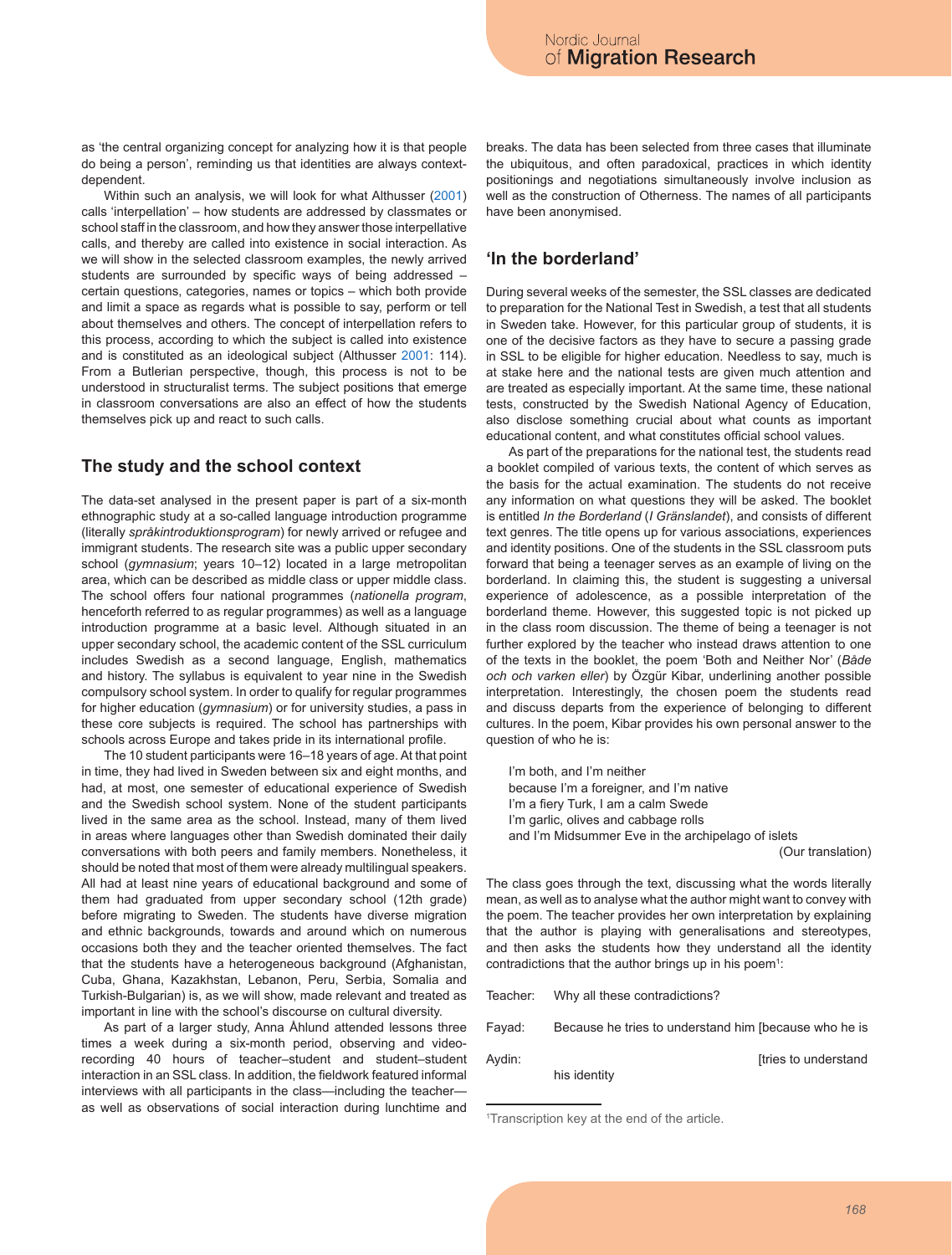| Misko:   | He doesn't understand himself or?                                                                                                                                                                                                                                                                                                                                                                       |  |
|----------|---------------------------------------------------------------------------------------------------------------------------------------------------------------------------------------------------------------------------------------------------------------------------------------------------------------------------------------------------------------------------------------------------------|--|
| Teacher: | He has two cultures [that $[(.)$ within himself he has =                                                                                                                                                                                                                                                                                                                                                |  |
| Ana:     | [There is difference yes                                                                                                                                                                                                                                                                                                                                                                                |  |
| Fayad:   | [Sit inside                                                                                                                                                                                                                                                                                                                                                                                             |  |
| Teacher: | = two cultures that struggle almost it is a struggle in<br>there $[(.)$ an identity- $(.)$ issue a big identity crisis =                                                                                                                                                                                                                                                                                |  |
| Hadji:   | [(Laughs])                                                                                                                                                                                                                                                                                                                                                                                              |  |
| Teacher: | = maybe who am I? Am I Turkish or am I Swedish or<br>can I be both?                                                                                                                                                                                                                                                                                                                                     |  |
| Hadji:   | Or?                                                                                                                                                                                                                                                                                                                                                                                                     |  |
| Teacher: | Maybe my family says to me (.) you have to choose you<br>cannot be Swedish you are still Turkish a Turk who lives<br>in Sweden [that doesn't mean that you are $(.)$ then =                                                                                                                                                                                                                             |  |
| Hadji:   | [(Laughs])                                                                                                                                                                                                                                                                                                                                                                                              |  |
| Teacher: | = maybe he says to himself but I- I feel more Swedish (.)<br>I speak more Swedish than Turkish (.) I eat more Swedish<br>food I have more Swedish friends but does that mean that<br>I am Swedish? No because I have Turkey in me as well (.)<br>I have the Turkish culture (.) two cultures two identities<br>that he tries to think how should he do to live with this (.)<br>can you relate to that? |  |
| Fayad:   | Yes                                                                                                                                                                                                                                                                                                                                                                                                     |  |
| Teacher: | Yes                                                                                                                                                                                                                                                                                                                                                                                                     |  |
| Fayad:   | Four cultures sit here                                                                                                                                                                                                                                                                                                                                                                                  |  |
| Teacher: | Four cultures mm (.) go on                                                                                                                                                                                                                                                                                                                                                                              |  |
| Fayad:   | My mother Russian culture [and my father Uzbekian =                                                                                                                                                                                                                                                                                                                                                     |  |
| Teacher: | [Yes                                                                                                                                                                                                                                                                                                                                                                                                    |  |
| Fayad:   | = culture and Kazakhi culture where I lived [and now only =                                                                                                                                                                                                                                                                                                                                             |  |
| Teacher: | [Yes                                                                                                                                                                                                                                                                                                                                                                                                    |  |
| Fayad:   | = Swedish ((Jokingly))                                                                                                                                                                                                                                                                                                                                                                                  |  |
|          | Teacher: [And now we just throw a Swedish culture on top =                                                                                                                                                                                                                                                                                                                                              |  |
| Hadji:   | [((Laughs))                                                                                                                                                                                                                                                                                                                                                                                             |  |
| Teacher: | = [((Jokingly)) yes what do you think about that?                                                                                                                                                                                                                                                                                                                                                       |  |
| Hadji:   | [((Laughs))                                                                                                                                                                                                                                                                                                                                                                                             |  |
|          | Fayad: It is difficult                                                                                                                                                                                                                                                                                                                                                                                  |  |
|          | Teacher: Ye:s and what is it that is difficult?                                                                                                                                                                                                                                                                                                                                                         |  |

| Fayad: |  | To celebrate every day he |
|--------|--|---------------------------|
|--------|--|---------------------------|

All: ((Laugh))

Teacher: Celebrate every day?

Fayad: Yes (.) different cultures' parties ((laughs))

- Teacher: ((Laughs)) Life becomes one endless party ((laughs)) yes (.) that can be a problem (.) to keep track of what is it that we are celebrating today? (.) Anyone else who has thoughts on this? Yes ((to Emre))
- Emre: Ehm (.) he made a big problem it is not a big problem if one is half Swedish or half Turkish am I this or am I that (.) you are a person (.) no one only from what nation you are what's it called (.) nationality

Teacher: Mhm (.) exactly (.) write about that

Note how the teacher highlights 'contradiction' as a keyword which is worthwhile discussing and being explained in the classroom. She launches an interpretation of the poem as being about identity and about what it means to live in more than one culture. This suggests a possible problem, eliciting experiences of in-betweenness. Moreover, the question that the teacher puts twice to the students about whether they can recognise this feeling is itself crucial. It takes as its point of departure the idea that the poem is about them, specifically. They belong to a student category to which the issue of identity, multiple cultures and an experienced contradiction is ascribed as well as drawn upon as important and relevant. These questions of who you are and to what cultures you belong surround the SSL students, and to this interpellative call, the students provide various answers.

Fayad and Aydin confirm the teacher's interpretation of the poem, and the teacher, in turn, encourages Fayad to further develop his utterance 'four cultures sit here'. This call for an extended elaboration on self-reported multiple ethnic and cultural identities can be seen as the teacher's implementation of an inclusive ideology of respect for cultural diversity and difference, in line with the official curriculum. It is also an invitation to engage the students in a conversation about identity struggle, drawing on their own experiences and backgrounds (e.g. Duff 2002: 310). Interestingly, though, Fayad's accounts about four cultural identities takes a new direction when he jokingly ends his utterance with 'and now only Swedish' – an utterance that may be seen as a declining of the teacher's invitation. Initially the teacher joins in the joke by saying 'and now we just throw a Swedish culture on top', however, she continues by asking Fayad to elaborate on that.

When Fayad then defines his own identity struggle as a question of keeping track of all the festivities from various cultural traditions, he challenges the idea of the migrant student existentially struggling with cultural belonging, as is proffered through the teacher's interpretation of the poem. Rather, Fayad takes the opportunity to elaborate on the joke, and thus does not reproduce the SSL student identity implied in the teacher's understanding. Although the teacher again plays along and joins in with the joke (she says, 'Life becomes a never ending party!'), nonetheless she persists by turning to the rest of the class and asking if there are any other thoughts on the matter. Through this example in the national test, and through the classroom conversation, the students in the SSL class are ascribed multiple cultures. As such, both issues of identity and cultural belonging stand out as inextricably bound up with their everyday existence.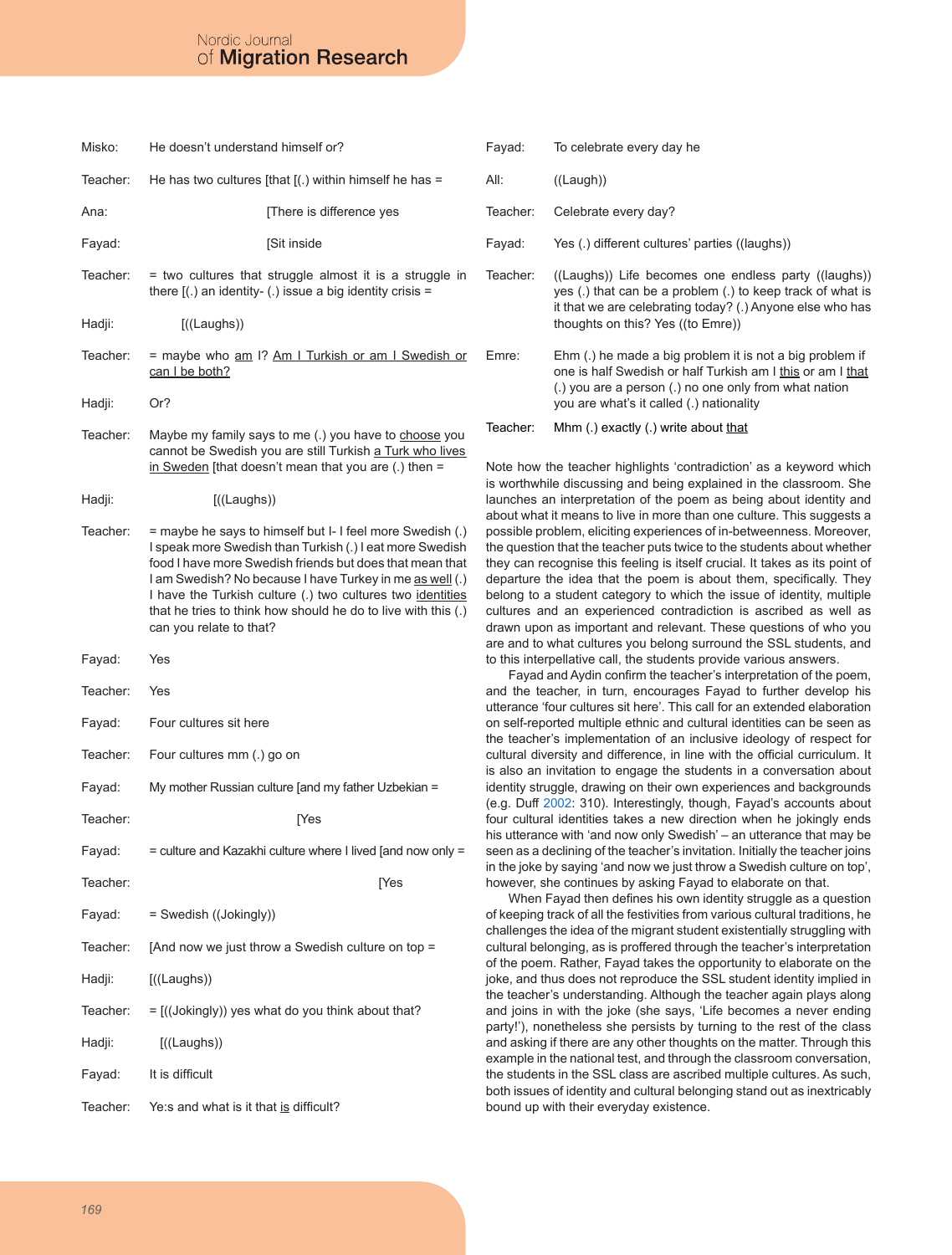This assumption is contested though by Emre's final critical point: 'It is not a big problem if you are half Swedish or half Turkish am I this am I that. You are a human being no one only from what nation you are what is it called nationality'. In their responses, both Emre and Fayad display an orientation away from the institutional positioning of them. Although the teacher's encouragement indicates that their stories are indeed tellable, Fayad and Emre seem to be trying to avoid being positioned as victims, as vulnerable or exposed to cultural clashes and contradictions. We interpret their answers as ways to avoid the position of the newly arrived student—that is, as being different from others—by making the question more universal and, relatedly, by downplaying the importance of culture and national belonging. In so doing, both Emre and Fayad decline the call to draw on personal experiences in terms of identity and culture. However, as we shall discuss in the following section, to resist the position of the ethnic Other, is not something that goes un-contested. Much like other migrants, the students can be seen to contest and re-negotiate the ways they are categorised and labelled by the majority culture.

# **The International Day**

The school life of those students in the SSL class could be said to take place on the periphery: the class is allotted a very narrow classroom on the fringes of the school building, and the students are seldom at the centre of other students' or school staffs' attention. Once a year though, the spotlight is directed towards these students when the school's main hall is transformed into an exhibition space for what is called 'the international day'. The ceiling is decorated with pennants displaying the different nationalities represented at the school, and a stage is even built for the event. The event is framed in a way that promotes the expression and sharing of cultural diversity through cuisine and through performance. Students are thus invited to perform an act on stage that is representative of their 'own language and culture'. The SSL students are in charge of setting the tables; they are asked to prepare and bring enough food 'from their culture' for four other students. In this way, they are treated as experts, as knowledgeable, when it comes to the issue of culture.

During one of their lessons, the SSL class discusses the imminent event. The following excerpt starts with an explicit question from the teacher: what is she to respond when the organisers of the international day ask her what food her students will bring to the event?

| Hadji:                  | Nothing                                                   |
|-------------------------|-----------------------------------------------------------|
| All students: ((Laugh)) |                                                           |
| Alan:                   | Meatballs                                                 |
| Aydin:                  | [They will look just teach us                             |
| Misko:                  | Meatballs with xxx                                        |
| Teacher:                | [Yes then it will have to be Peruvian meatballs ((sighs)) |

The organisers of the international day clearly address the SSL students as those having culture; it is they who are told to bring their 'cultural food' for the event. However, this call is met by Alan's (ironic) answer, to choose meatballs  $-$  a dish, which has become iconically Swedish (see also Karrebæk 2014). By suggesting meatballs as his

pick of cultural food, Alan orients towards what is most Swedish and common. His answer might be understood as a type of resistance ─ he performs the 'regular (Swedish) student' in response to the interpellative call that would otherwise serve to construct him as the exception, as the international or exotic Other. He is performing the common when it is a practice of differentiation that is expected.

This unexpected turn is followed up by the teacher who, with a sigh, ironically comments that if Alan chooses to bring meatballs, it has to be Peruvian ones – thereby confirming the very point of the task, namely that the students are not supposed to perform Swedishness, but ethnic Otherness. Through her comment, and her dispirited way of expressing it, the teacher takes a critical stance towards the international day project. At the same time, however, her comment on the putative nationality of meatballs, underlines that the position as a 'mainstream' or 'regular' student is not really an option for Alan. Now, as they continue speaking about what to eat, the classroom conversation takes a new turn:

Misko: Will there be lunch tomorrow?

Teacher: I hope so I hope there will be food tomorrow because if no one brings food you will be very hungry I don't know how this day will play out I haven't been a part of it before and I'm not that (.) involved in it I don't have any responsibility for this day but eh (.) it is mainly Malin the teacher next door who-

Hadji: Yes teacher Malin

Teacher: Malin yes she is very dedicated to this

When faced by the students' reluctance to enact the culturally and ethnically Other, the teacher is placed in a dilemmatic situation of not wholeheartedly supporting the event and yet still having to perform the task appointed to her by the school administrators. By drawing on the fact that, just like the students, she is taking part in the event for the first time, she distances herself from it by saying that she is not to be held responsible for the idea that the students should bring food; in fact, it is the teacher in the adjacent classroom who is the driving force behind this decision.

The students, however, are not satisfied with her disclaimer and move on to question school procedures and the local positionings of them: 'I mean they don't ask if we can prepare food and then it bring to school, they decided it themselves and then say you must or you should', Aydin critically states, adding that there does not seem to exist anything like an official international day at other schools. The teacher supports his critical point, at the same time as she tries to explain the purpose of the day: 'No no, they call it international day because it is about other countries than *Sweden* for once. All the other time it is only Sweden, Sweden, Sweden, but now it is also *other* cultures'. Through her comment, the teacher further distances herself from the event by referring to the organisers, '*they* call it international day'. When Aydin later persists: 'They should like ask first', the teacher also backs up his point and says that she fully agrees. At the same time, she confirms the idea of the school's efforts to create a stage, for one day, for other cultures.

Aydin's critical questions, on the other hand, elucidates that their participation is not voluntary. The bringing of cultural food is not a task possible to reject. The teacher's repeated exhortations framed as a pragmatic reason – to bring their own food in order to have something to eat – supports Aydin's point that they really cannot just ignore the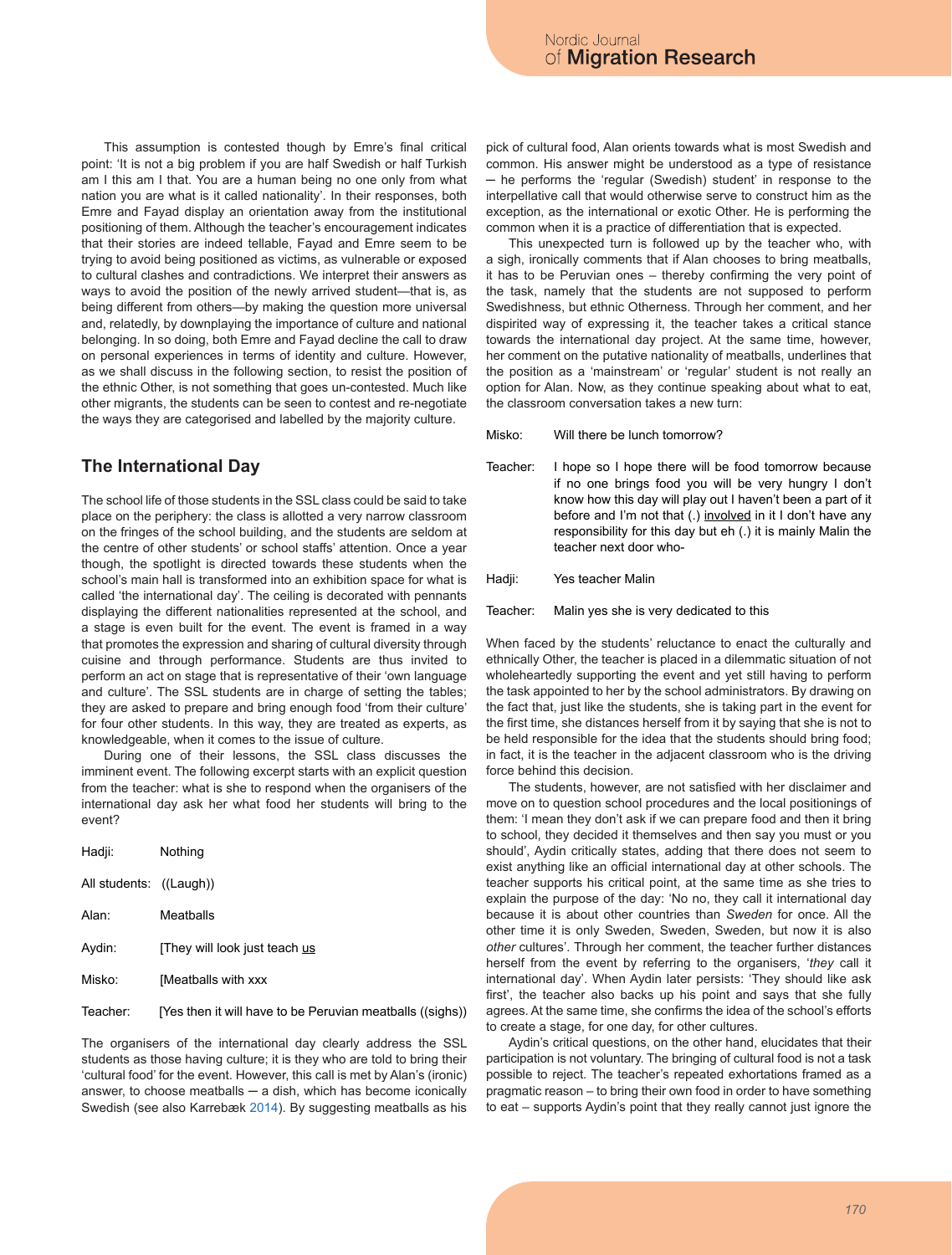task, even if they wanted to. It is required, not requested. The teacher reformulates this 'requirement' though, into something more positive, that is, as a celebration to which they are all invited: 'It is a party, and the name of the party is international day'. Aydin, at this point, quite agitated, continues to question the premise of the event: 'Have they asked other classes?' 'Ehm I don't think so it is just…', the teacher begins. 'Oh my God!', Alan interrupts, and adds: 'Take it easy, don't stress'. Thereby, Aydin's efforts to criticise being positioned as the ethnic Other by the school institution is also met with his peer Alan's evaluative comment that Aydin should not be so upset, but rather should remain calm and not make so much fuss about it.

The classroom discussion can be seen as an example of an identification process. The students are asked to display their cultural Otherness, and this is met by various kinds of reactions like Alan's suggestion to bring ordinary meatballs or Aydin's more explicit questioning of why the SSL class is treated differently from other classes. At the same time, their efforts to perform a student position that is not ethnically marked are not undertaken without restrictions. Although many of them orientate towards the figure of a 'regular' student, with the goal of attending 'mainstream' classes, their efforts are framed by the category to which they are ascribed by the school institution, that is to say as a SSL student who is asked to bring cultural food to school.

The teacher's position in relation to the international day seems to be complex. She agrees with her students' criticisms in their somewhat heated discussion. Yet, at the same time, she tries to underplay the issue, to defuse the situation, when the discussion seemingly gets too intense. One way of doing this is by stressing that the event is not just for SSL classes, it is for all students. However, in order to make that point, the teacher says: 'there will also be regular Swedish students' who will perform with music, song and dance. With this comment, she is simultaneously saying that the 'regular student' is 'Swedish'. Moreover, this 'regular Swedish student' is supposed to sing, play or dance, but not to bring dishes or other examples from her 'own culture' to school.

After the international day, the teacher makes a more openly critical comment of the event: 'It was horrible. There is no thought behind the event. Why are we doing this? For whom?' she rhetorically asks, in a conversation with the researcher, Anna Åhlund. She provides the answer to her own question by telling the following story of what had happened that day: 'A guy stands solo on stage and sings in Farsi with great expression. In the middle of his performance, the teacher M. enters the stage and physically repositions him'. According to the teacher, the class had reacted strongly to M's conduct: 'Several of the students said, "it is very disrespectful and demeaning in our cultures to do that". I replied: "In your culture? In every culture!" ' By the moral stance point, made in her story, she erases culture and underlines the universal, a moral standard that all (except for her colleague, as she puts it) have in common.

The international day is itself paradoxical. On the one hand, the day coheres around students' nationalities – with the pennants in the main hall, the ethnic and the culture-specific frame of each performance marking Otherness from the nationality Swedish. At the same time, the international day comprises of a set of practices aimed to include the students in the school by emphasising that Otherness. The paradoxical nature of the day is brought further into focus by the school asking students to make public performances as members of the category 'SSL student' at the same time as these students remain individual representatives for the whole of nations, participating in generalised inter-cultural expectations. The institutional category SSL student connotes a monolithic out-group of recently arrived

cultural and linguistic 'Others', that is, an iconic stereotypical SSL student (see Talmy 2008: 626).

By arranging an international day, and presenting the students with an opportunity to publicly perform, for example, a song, a dance or to recite a poem 'specific for their culture', as well as preparing and bringing 'ethnic' food for four other students, the school presumes that the students know about and 'automatically affiliate' (Talmy 2008: 626) with the culture and customs of 'their countries'. The school asks, moreover, that the students perform as representatives of *a* culture, mono-culturalising separate nations as well as the students themselves, who might express multi-cultural identities and reject being reducible to one cultural or national identity. In addition, the reasons for some students migrating to Sweden are related to their minority statuses within the very countries from which they have migrated.

The school institution's performance of being inclusive—through efforts like arranging the international day—might have exclusionary effects. The students question the event, the premises of the event and their expected participation within it. In this case, the 'schoolsanctioned production of' (Talmy 2008: 625) the SSL student, could be seen as being part of the telling of the fair inclusive Swedish school—to do Swedishness is to organise the event with the purpose of inclusion by turning the spotlight on and towards cultural and ethnical differences. However, this story of an inclusive Swedishness simultaneously frames who the SSL students are expected to be.

## **The ideal lesson and the ideal student**

The class has its first lesson of Swedish as a second-language for the week. After a few minutes of catching up, the teacher asks the students to recall that they previously held a class council during which they discussed their sense of comfort and well-being in the school. She explains that the school principal has, as a next step, sent an e-mail to all teachers and students, asking them to discuss the ongoing improvement work that is conducted at the school. In consultation with teachers, students are supposed to provide suggestions about any further improvements. The students take turns reading the e-mail. It is addressed to all class councils and head teachers, and states that the school in many ways provides a good study environment. Furthermore, the e-mail states that members of the school staff have taken a course at Harvard University. The course was about inclusivity and how to create a school in which all students feel welcome, and in which everyone makes progress in their knowledge acquisition.

The e-mail concludes by requesting students in each class to discuss and jointly provide suggestions on what they regard as the most favourable conditions for a learning environment. The principal welcomes suggestions on how one learns the best, what is significant regarding knowledge acquisition considering work procedures, structure, the best situation for their class, suggestions on some different types of ideal lessons, etc. As a final point, the e-mail is cosigned by the 'Harvard group' and the school administrators.

The principal's e-mail could be read as a performance of a successful and inclusive school, with prestigious academic contacts; additionally, it underlines a commitment of getting everybody to work together to improve the school environment even more. This e-mail therefore constitutes an example of the institution's own storytelling about a democratic and successful school, which (a) welcomes students' to formulate good teaching practices, (b) gives priority to inclusion and the promotion of the well-being of all students, and which (c) even has its own 'Harvard group' educated in inclusive schooling.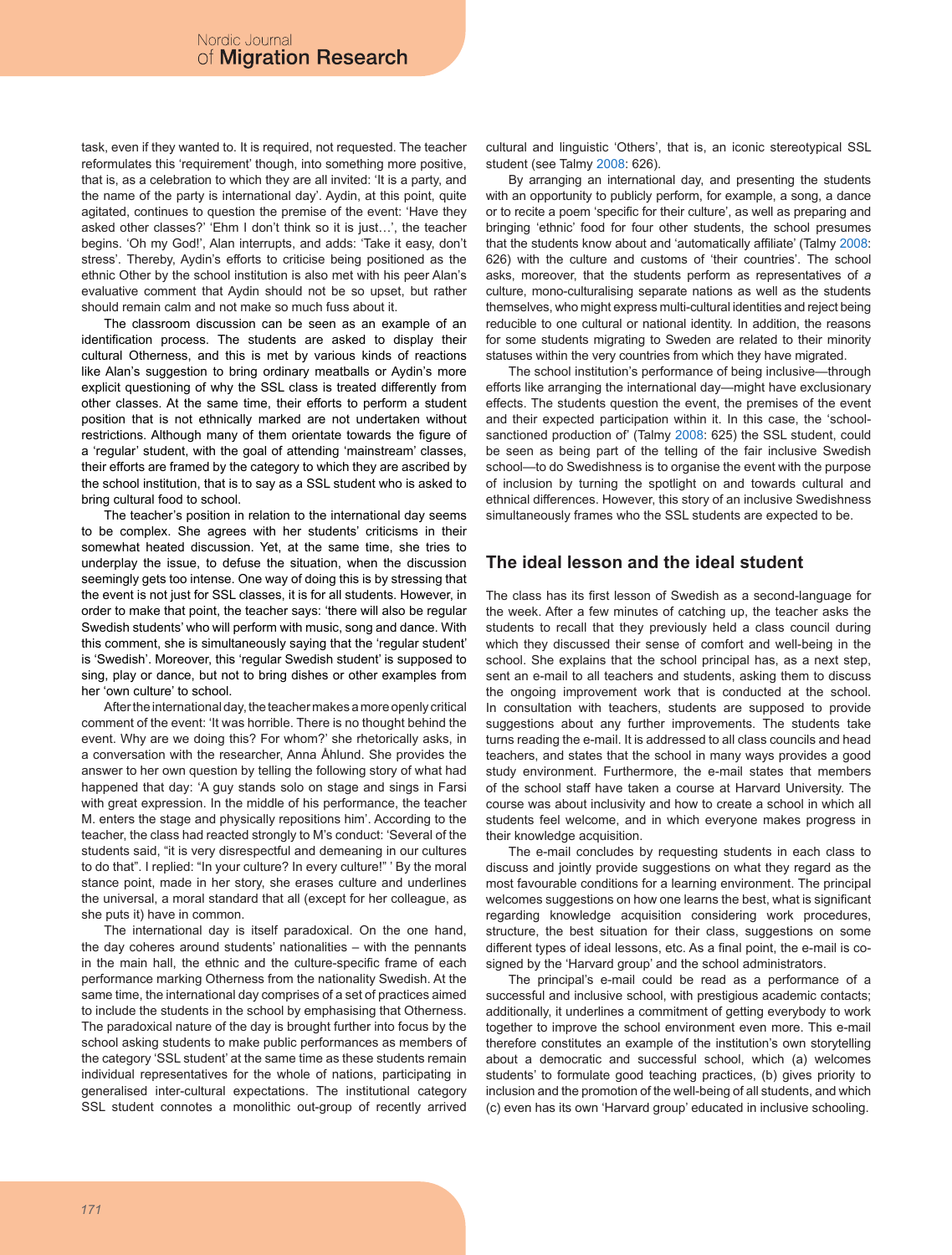After asking the students if they have understood what is being asked of them and why, the teacher sums up the content and, as seen in the excerpt below, frames the task by telling the students that they are special: 'Nowadays in school we talk about noticing every individual and what that specific student needs but then you are special you are ten here right and so then it is possible to do that to a certain extent but there are programmes where there are 30, 32 students in the class, so then one is trying to find a way of working that fits everyone'.

By making this distinction between a regular class and the SSLclass – which, in turn, is called special – the teacher is saying that the SSL student is different from other students and that the principal's e-mail might not concern them in the same way that it would for other classes. This is done in a supporting manner though, as her point is that the question of meeting each individual student's needs might be a problem in the big regular classes but not so in the smaller and familiar SSL class, where this condition already characterises the classroom atmosphere. As a response to this description, Misko shares his knowledge from attending classes at a regular programme, which he has done on a couple of occasions.

- Misko: But they are silent (.) almost everyone in the regular program is silent raise their hands speak only when teacher gives permission (.) teacher says never they should raise their hand they just do it (.) when teacher say you must be quiet no one talks
- Teacher: Mhm (.) no it has to work that way when you are that many in the class uhm in here we have what we call an open attitude (.) one can talk and we don't have to sit and raise our hands right (.) we talk more (.) we have an ongoing conversation [all the time
- Misko: [Yes but it is always like so (.) that teacher says nothing but when teacher ask question they just raise their hand (.) teacher doesn't say you must raise your hand
- Teacher: No but everyone knows that right (.) most of them have attended the
- Swedish comprehensive school for nine years the first thing you learn almost is to raise your hand [it's part of school culture so to speak
- Hadji: [Ye:s
- Teacher: But we want to work with how to make the classes as good as possible (.) and of course you are going to take part and have opinions about this too (.) you don't have quite the same frame of reference (.) you don't have the same experience but that can make it twice as interesting to hear then your thoughts about what a good class is (.) how it should work (.) what does ideal mean? What does an ideal class look like? Hello and welcome ((a student enters the classroom))

Misko's comment on the ideal student being quiet and waiting for his or her turn to speak displays his knowledge of classroom practices in a regular programme. By explaining to his teacher and his classmates how students in regular classes do things, he displays his participation in a larger school discourse. This is after all the purpose with the SSL programme – to learn the language, as well as other skills needed in order to move on to a regular programme. Thereby, Misko performs the requirements of a goal-oriented student, who displays knowledge of and participation in the (imagined) community into which they are socialised and of which they, in the future, are to become members.

However, this display of knowledge and experience of regular classes in the Swedish school is met by the teacher's efforts to emphasise the uniqueness of the SSL students—they are described as not sharing the same frames of references or experiences as Swedish students do. Therefore, their opinions are twice as interesting to listen to, the teacher adds, at the same time as Misko's idea of the ideal quiet student is rejected.

Admittedly, this description of difference between SSL and regular classes is made in favour of the former: those attending SSL class are the ones who are described by their teacher as having 'an open attitude' and who are included in interesting talks instead of quietly waiting for their turn. Her description of the open atmosphere in the SSL classroom is also an example of the construction of a fair and democratic, Swedish school, without hierarchies and where everybody's voice is treated as equally important. However, another way of portraying the ideal classroom is jointly constructed among some of the students. Misko's request for more discipline in the classroom is not in line with the school's narrative of being an open and democratic school. A paradox, since the teacher, on the one hand, pleads for the importance of letting all students make their voice heard, and, on the other, the students themselves ask for more discipline (when taking the opportunity to express their own opinions).

 Furthermore, the discourse of inclusion has its normative effects. Within this discourse, the SSL student is treated as special, and the classroom is characterised by a more convivial atmosphere than in other programmes. In this classroom, the students are taught to express themselves, as a way to be socialised into Swedish school culture, while they orient themselves around the standards expected as regular students—for example, in the know-how about how one ought to behave in ordinary classrooms. Yet, at the same time, students are reminded about their very uniqueness.

#### **Concluding remarks**

We have tried to make one crucial point in this article: despite the fact that many of the students in the SSL classroom strive to do exactly what is expected of them—namely to qualify for regular programmes by adapting to the school system, learning the Swedish language and to pass as 'regular' or 'mainstream students'—they are continuously addressed as 'students with ethnicity', whose perceived cultural belonging is treated as their essential and authentic identity, and as something that requires to be recognised and talked about. In other words, the position as a 'regular student' seems not really to be an option for them.

This is not done within an openly racist or discriminatory discursive regime though. On the contrary, the students are addressed as the ethnic Others within an inclusive school discourse. However, on the one hand, the students can be seen to co-construct a parallel local unofficial discourse, in classroom conversations, in which a non-ethnic identity is negotiated, alongside the official one. On the other hand, the school acknowledges and emphasises heterogeneity among the SSL students with regards to nationality and cultural backgrounds. This school-sanctioned discourse simultaneously (re)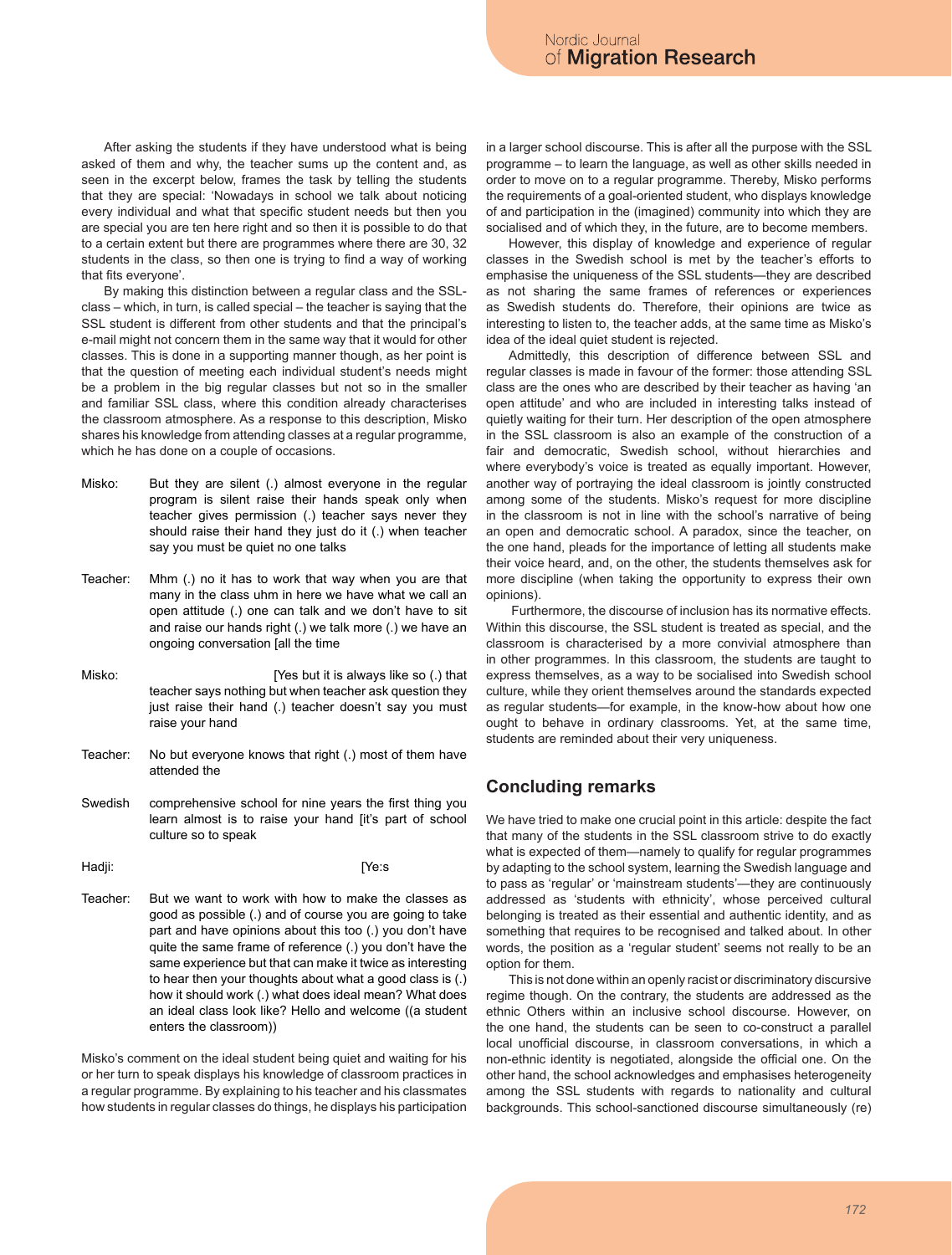constructs a homogeneous Otherness in relation to the majority of students enrolled in regular programs. We have identified an institutional narrative which needs the ethnic Other in order to display its celebration of diversity. We conclude that this is crucial for the school's performance of inclusion.

Therefore, SSL student positions are not a matter of what the students themselves prefer to perform in the classroom. Instead their positions emerge in everyday school life dependent on: (i) how they are addressed as ethnic students with an ascribed different culture and (ii) how they answer, contradict or reproduce those interpellations. The SSL students are thus invited into the inclusive school, but above all as ethnic Others. This, then, is the paradox: the institutional construction and reproduction of an open and fair, inclusive Swedish school draws on a discourse of Otherness, and a form of exclusion, undergirded by institutional politics, in which the student's voices are invited but seem to be ignored.

**Anna Åhlund** is a senior lecturer at the Department of Child and Youth Studies, Stockholm University. Her main research interests concern language socialisation and identity work. Selected publications: Åhlund, A & Aronsson, K 2015, 'Stylizations and alignments in a L2 classroom: Multiparty work in forming a community of practice', *Language & Communication*, vol. 43, pp. 11-26; Åhlund, A & Aronsson, K 2015, 'Corrections as multiparty accomplishment in L2 classroom conversations', *Linguistics and Education*, vol. 30, pp. 66-80.

#### **References**

- Althusser, L 2001/1971, *Lenin and Philosophy and other essays*, Monthly Review Press, New York.
- Blackledge, A & Creese, A 2010, *Multilingualism: A critical perspective*, Continuum, London & New York.
- Block, D 1996, 'Not so fast!: some thoughts on theory culling, relativism, accepted findings and the heart and soul of SLA', *Applied Linguistics*, vol. 17, pp. 65-83, DOI:10.1093/ applin/17.1.63.
- Block, D 2003, *The social turn in second language acquisition*, Edinburgh University Press, Edinburgh, UK.
- Block, D 2007a, *Second language identities*, Continuum, London.
- Block, D 2007b, 'The rise of identity in SLA research, post Firth and Wagner (1997)', *Modern Language Journal*, vol. 91, pp. 863–76, DOI:10.1111/j.1540-4781.2007.00674.x.
- Butler, J 1999, *Gender trouble: feminism and the subversion of identity*, Routledge, New York.
- Canagarajah, A. S 2004, 'Subversive identities, pedagogical safe houses, and critical learning', in *Critical pedagogies and language learning*, eds B Norton & K Toohey, Cambridge University New York, NY Press pp. 116–37.
- Cameron, D & Kulick, D 2003, *Language and sexuality*, Cambridge University Press, Cambridge.
- Davies, B & Harré, R 1990, 'Positioning: the discursive production of selves', *Journal of the Theory of Social Behavior*, vol. 20, no. 1, pp. 43-63, DOI:10.1111/j.1468-5914.1990.tb00174.x.
- Duff, P. A 2002, 'The discursive co-construction of knowledge, identity, and difference: an ethnography of communication in the high school mainstream', *Applied Linguistics*, vol. 23, pp. 289–322, DOI:10.1093/applin/23.3.289.

**Rickard Jonsson** is an associate professor at the Department of Child and Youth Studies, Stockholm University. His school ethnographies concern constructions of masculinity, ethnicity and language use. Selected publications: Jonsson, R 2014, 'Boys' Anti-School Culture? Narratives and School Practices', *Journal of Anthropology and Education Quarterly*, vol. 45, no. 3, pp. 276-292; Milani, T & Jonsson, R 2012, 'Who's afraid of Rinkeby Swedish? Public debates and school practices', *Journal of Linguistic Anthropology*, vol. 22, no.1, pp. 44–63.

#### **Transcription key**

|                   | continuing turn                   |
|-------------------|-----------------------------------|
|                   | emphatic                          |
| ſ                 | encloses overlapping talk         |
| İ                 | prolongation of proceeding sound  |
| $\left( .\right)$ | pause                             |
|                   | cut-off sign; self-editing marker |
| (xxX)             | inaudible                         |
|                   | question intonation               |

(()) transcribers comment

- Duff, P. A. 2012, 'Second language socialization', in *The handbook of language socialization*, eds A Duranti, E Ochs & B. B Schieffelin, Wiley-Blackwell, Oxford pp. 564–586.
- Duff, P. A. & Talmy, S 2011, 'Language socialization approaches to second language acquisition: Social, cultural, and linguistic development in additional languages', in *Alternative approaches to second language acquisition*, ed D Atkinson, Routledge, London pp. 95-116.
- Firth, A. & Wagner, J 1997, 'On discourse, communication, and (some) fundamental concepts in SLA research', *Modern Language Journal*, vol. 81, pp. 286-300, DOI:10.1111/j.1540- 4781.1997.tb05480.x.
- Harklau, L 2000, 'From the "Good Kids" to the "Worst": Representations of English language learners across educational settings', *TEOSL Quarterly*, vol. 34, no.1, pp. 35-67, DOI:10.2307/3588096.
- Karrebæk, M S 2014, 'Rye bread and halal: Enregisterment of food practices in the primary classroom', *Language & Communication*, vol. 34, pp.17-34, DOI:10.1016/j.langcom.2013.08.002
- Milani, T & Jonsson, R 2011, 'Incomprehensible language? Language, ethnicity and heterosexual masculinity in a Swedish school', *Gender and Language*, vol. 5, no. 2, pp. 239–236.
- Norton, B 2013, 'Identity and second language acquisition', in *The Encyclopedia of applied linguistic*s, ed C. A. Chapelle, Blackwell Publishing Ltd pp, 1–8, DOI:10.1002/9781405198431. wheal0521
- Norton, B & Toohey, K 2011, 'Identity, language learning, and social change', *Language Teaching*, vol. 44, pp. 412-446, DOI:10.1017/ S0261444811000309.
- Pierce, B. N 1995, 'Social identity, investment, and language learning', *TESOL Quarterly*, vol. 29, pp. 9-31, DOI:10.2307/3587803.